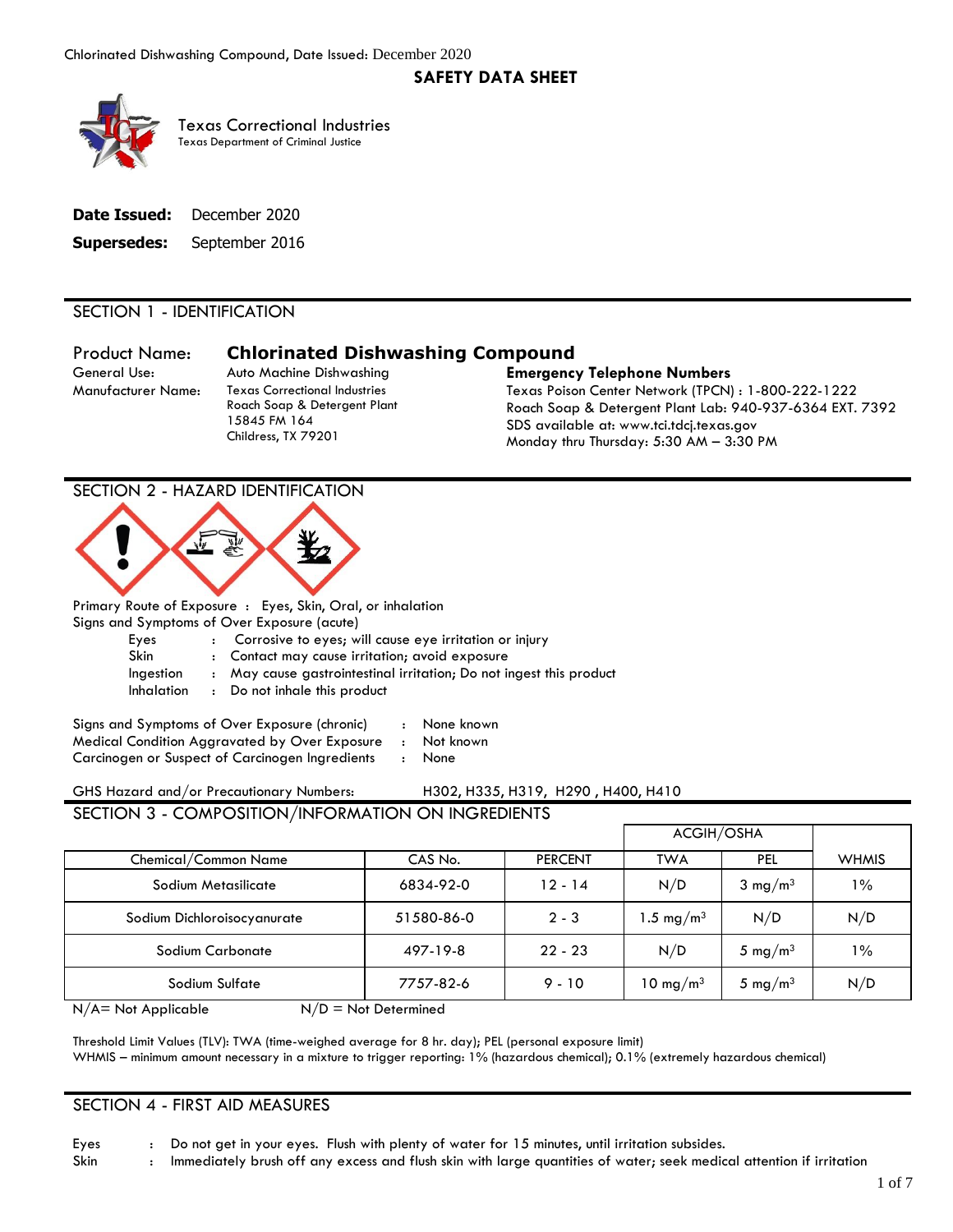Chlorinated Dishwashing Compound, Date Issued: December 2020

develops

- Ingestion : Rinse mouth thoroughly. Drink plenty of milk, egg whites, or gelatin solution; do not induce vomiting; Contact a physician immediately.
- Inhalation : Do not breathe dust. Move exposed individual to fresh air.

### SECTION 5 - FIRE FIGHTING MEASURES

| Flammable Limit               | : N/D                                                                              |
|-------------------------------|------------------------------------------------------------------------------------|
| Physical Hazard               | None                                                                               |
| Extinguishing Media           | Water and foam                                                                     |
| Fire Extinguishing Procedure: | Use of respiratory equipment is recommended in enclosed areas                      |
| Fire and Explosive Hazard:    | Large containers of product that become wet may lead to HCL <sub>3</sub> formation |

### SECTION 6 - ACCIDENTAL RELEASE MEASURES

Steps to be taken if released or spilled  $\cdot$  Gather all materials practical for salvage or disposal. Rinse residue with water.

# SECTION 7 - HANDLING AND STORAGE

Store in a cool dry ventilated area. Exothermic reaction with water. Keep container sealed/closed when not in use. Avoid dust formation. Observe Building Code and NFPA storage requirements for chlorinated compounds.

# SECTION 8 - EXPOSURE CONTROLS/PERSONAL PROTECTION

| $- - - - - - - - -$<br>--------- |                                                                                                                       |
|----------------------------------|-----------------------------------------------------------------------------------------------------------------------|
| Eye Protection                   | Chemical goggles                                                                                                      |
| <b>Protective Gloves</b>         | Nitrile; acrylonitrile rubber, acrylonitrilebutadiene rubber, nitrile-butadiene rubber                                |
| <b>Ventilation Requirement</b>   | Yes                                                                                                                   |
| <b>Respiratory Protection</b>    | Use an appropriate respirator approved for corrosive and chlorinated dust if product dust exceeds<br>exposure limits. |
|                                  |                                                                                                                       |

SECTION 9 - PHYSICAL PROPERTIES

| Vapor Pressure<br>Specific Gravity (water $= 1$ ) :<br>Solubility in Water<br>$pH(1\%$ agueous solution) | $\ddot{\cdot}$ | : N/D<br>N/D<br>Complete<br>$: 12 - 13$                                         |
|----------------------------------------------------------------------------------------------------------|----------------|---------------------------------------------------------------------------------|
| <b>Boiling Point</b><br>Appearance and Odor                                                              |                | : N/A<br>: White to off white granular powder with a slight chlorine-type odor. |

### SECTION 10 - PHYSICAL AND CHEMICAL PROPERTIES

| <b>Hazardous Decomposition</b> | Chlorine gas and trace amounts of phosgene are possible                                       |
|--------------------------------|-----------------------------------------------------------------------------------------------|
| Stability                      | Stable                                                                                        |
| Incompatibility                | Inorganic acids and bases; combustibles; nitrogen containing compounds such as ammonia, urea, |
|                                | amines, etc                                                                                   |

NOTE: The C### notation refers to a principal component based on the amounts present in the product which may involve trade secret chemicals. In the event of an accident, notify the Poison Control Center for more information.

 SECTION 11 – TOXICOLOGICAL INFORMATION C061

LD50 (oral, rat): 6500 mg/kg (8)

LD50 (oral, rat): 3900 mg/kg (9, unconfirmed) LD50 (oral, mouse): 3210 mg/kg (9,10 unconfirmed)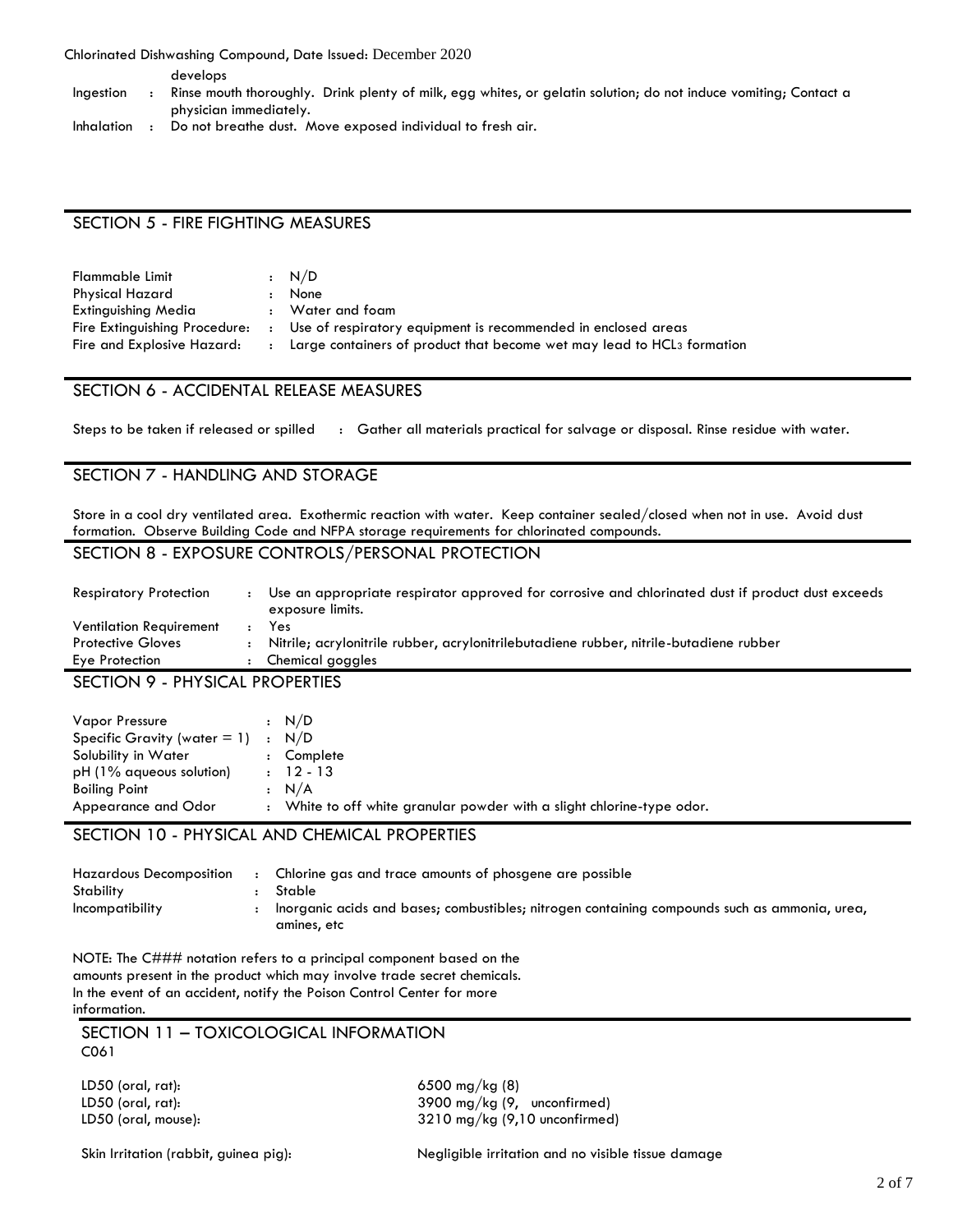was observed after a 50% solution was applied to intact and abraded skin.(l)

Effects Of Long-Term Ingestion: Kidney damage was observed in rats fed a diet containing 2% or 10% sodium tripolyphosphate for one month, but not in animals fed 0.2%.(l0) Kidney damage was also observed in rats fed 3% sodium tripolyphosphate for 6 months and 5% for 2 years. No detectable toxic effects were observed following ingestion of 1.8% in the diet for 6 months and 05% for 2 years.(10)

C050

Chronic Toxicity: No known effects

C056

TOXICITY DATA:

ACUTE TOXICITY:

 Additional toxicological information: No classification data on carcinogenic properties of this material is available from the EPA, IARC, NTP, OSHA or ACGIH.

Eye irritation: Severe irritation(rabbit) Skin irritation: Non-irritating to the skin LD50 oral: 2800 mg/kg (Rm) LD50 Dermal:  $> 2000 \text{ mg/kg (gerbil)}$ LC50 Inhalation: 800 mg/m3 (guinea pig) Sensitization: Patch test on human volunteers did not demonstrate sensitization properties

Carcinogenicity: Not recognized as carcinogenic by Research Agencies (IARC,NTP, OSHA, ACGIH)

IRRITATION DATA: 250 mg/24 hour(s) skin-human: severe; 250 mg/24 hour(s) skin-rabbit: severe; 250 mg/24 hour(s) skin-guinea: pig moderate

Sodium Metasilicate Component LD50 Oral: 600 mg/kg (Rat)

Sodium metasilicate can produce caustic burns (i.e., colliquative necrosis) and induce hypocalcaemia by binding calcium. Oral administration of sodium metasilicate to rats and mice (1153 and 770 mg/kg, respectively) produced ulceration or bleeding in the stomach, duodenum, and small intestine. Oral doses of a 20% solution (464, 1000, 2150, and 4640 mg/kg produced gasping, dyspnea, acute depression, and/or nasal discharge at 1000 mg/kg; and the highest dose caused death. Injection of a neutralized 2.0% sodium metasilicate solution (1200 mg/kg on day 1 and 800 mg/kg on days 2 and 3) decreased rat spleen weight by 60% and increased kidney weight. Microscopic lesions of the lymphatic tissues and cellular damage in the intestinal mucosa were also observed.

CHRONIC TOXICITY: No data were available regarding chronic exposure, reproductive or teratological effects, or carcinogenicity tor sodium metasilicate.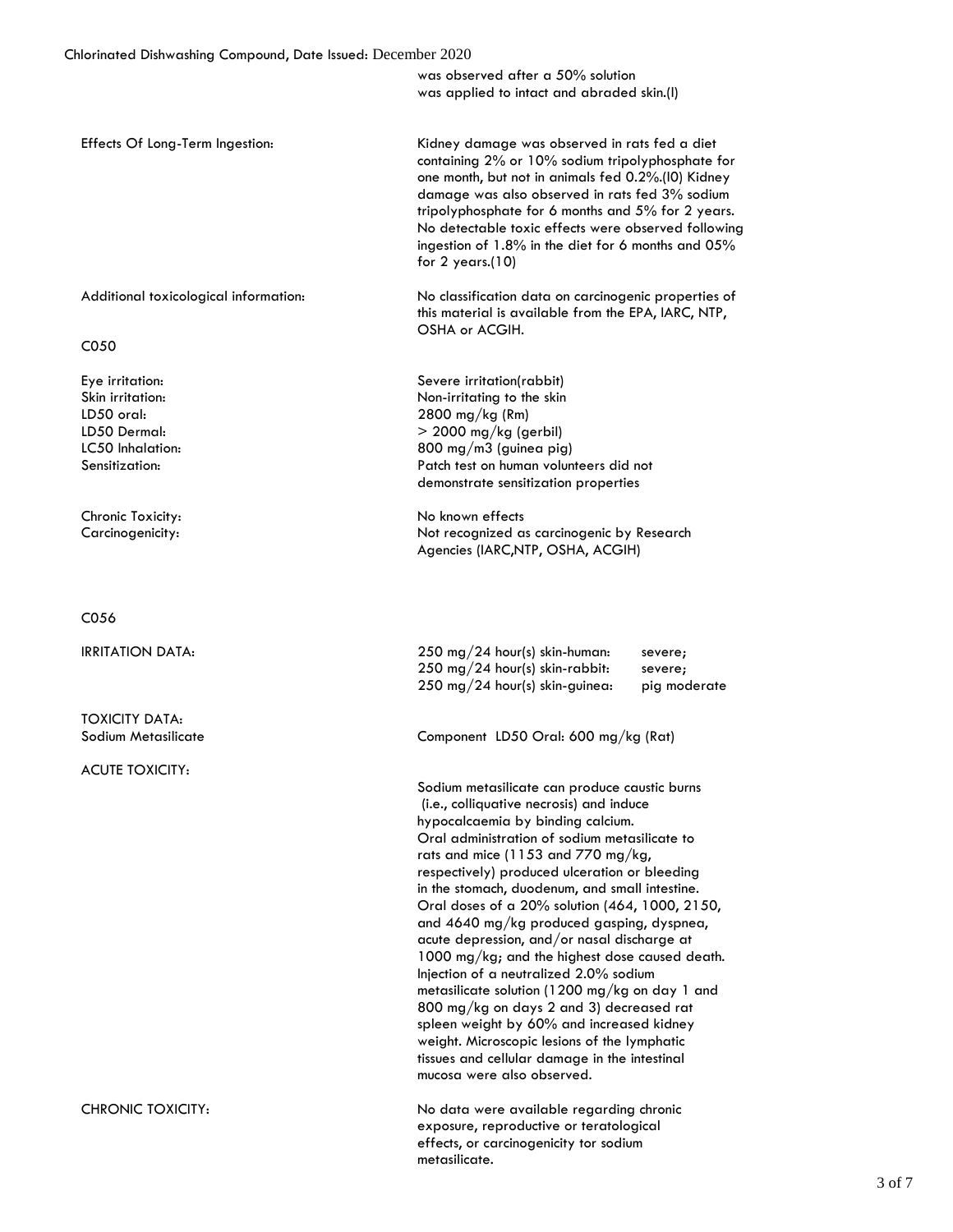| niorinarea Disnwashing Compound, Dare issued: December 2020                                      |                                                                                                                                   |                                                    |                                                                                          |                              |
|--------------------------------------------------------------------------------------------------|-----------------------------------------------------------------------------------------------------------------------------------|----------------------------------------------------|------------------------------------------------------------------------------------------|------------------------------|
| CARCINOGENICITY:                                                                                 | This product is not classified as a carcinogen<br>by NTP, IARC or OSHA.                                                           |                                                    |                                                                                          |                              |
| <b>MUTAGENIC DATA:</b>                                                                           | In assays using Bacillus subtilis strains<br>without metabolic activation, sodium<br>metasilicate (0.005-0.5M) was not genotoxic. |                                                    |                                                                                          |                              |
| SECTION 12 - ECOLOGICAL INFORMATION                                                              |                                                                                                                                   |                                                    |                                                                                          |                              |
| C061                                                                                             |                                                                                                                                   |                                                    |                                                                                          |                              |
| N/A                                                                                              |                                                                                                                                   |                                                    |                                                                                          |                              |
| C050                                                                                             |                                                                                                                                   |                                                    |                                                                                          |                              |
| Ecotoxicity                                                                                      |                                                                                                                                   |                                                    |                                                                                          |                              |
| sodium carbonate(497-19-8): Table                                                                |                                                                                                                                   |                                                    |                                                                                          |                              |
| Active Ingredient(s)<br>sodium Carbonate<br>Sodium Carbonate                                     | <b>Duration</b><br>6h LC50<br>8h EC50                                                                                             | Species<br><b>Bluegill sunfish</b><br>Ceriodaphnia | Value<br>300<br>200-227                                                                  | <b>Units</b><br>mg/L<br>mg/L |
| Persistence and degradability:<br><b>Bioaccumulation:</b><br>Mobility:<br>Other adverse effects: |                                                                                                                                   | N/A<br>N/A<br>Dissociates into ions.<br>None known |                                                                                          |                              |
| C056                                                                                             |                                                                                                                                   |                                                    |                                                                                          |                              |
| ECOTOXICITY DATA:                                                                                |                                                                                                                                   |                                                    | Aquatic Toxicity: This material has exhibited<br>moderate toxicity to aquatic organisms. |                              |
| <b>FATE AND TRANSPORT:</b>                                                                       |                                                                                                                                   |                                                    |                                                                                          |                              |
| <b>BIODEGRADATION:</b>                                                                           |                                                                                                                                   | biodegradation.                                    | This material is inorganic and not subject to                                            |                              |
| PERSISTENCE:                                                                                     |                                                                                                                                   | environment.                                       | This material is believed to persist in the                                              |                              |
| <b>BIOCONCENTRATION:</b>                                                                         |                                                                                                                                   | in organisms.                                      | This material is not expected to bioconcentrate                                          |                              |

ADDITIONAL ECOLOGICAL INFORMATION: This material has exhibited slight toxicity to terrestrial organisms.

# SECTION 13 – DISPOSAL CONSIDERATIONS C061

|                         | Review federal, provincial and local government<br>requirements prior to disposal. Store material for<br>disposal as indicated in Storage Conditions.<br>Disposal by secure landfill may be acceptable.             |
|-------------------------|---------------------------------------------------------------------------------------------------------------------------------------------------------------------------------------------------------------------|
| C <sub>050</sub>        |                                                                                                                                                                                                                     |
| Waste Disposal methods: | This material as supplied is not a hazardous waste,<br>if chemical additions are made to this material, or<br>if the material is processed or otherwise altered.<br>Consult 40 CFR 261 to determine whether altered |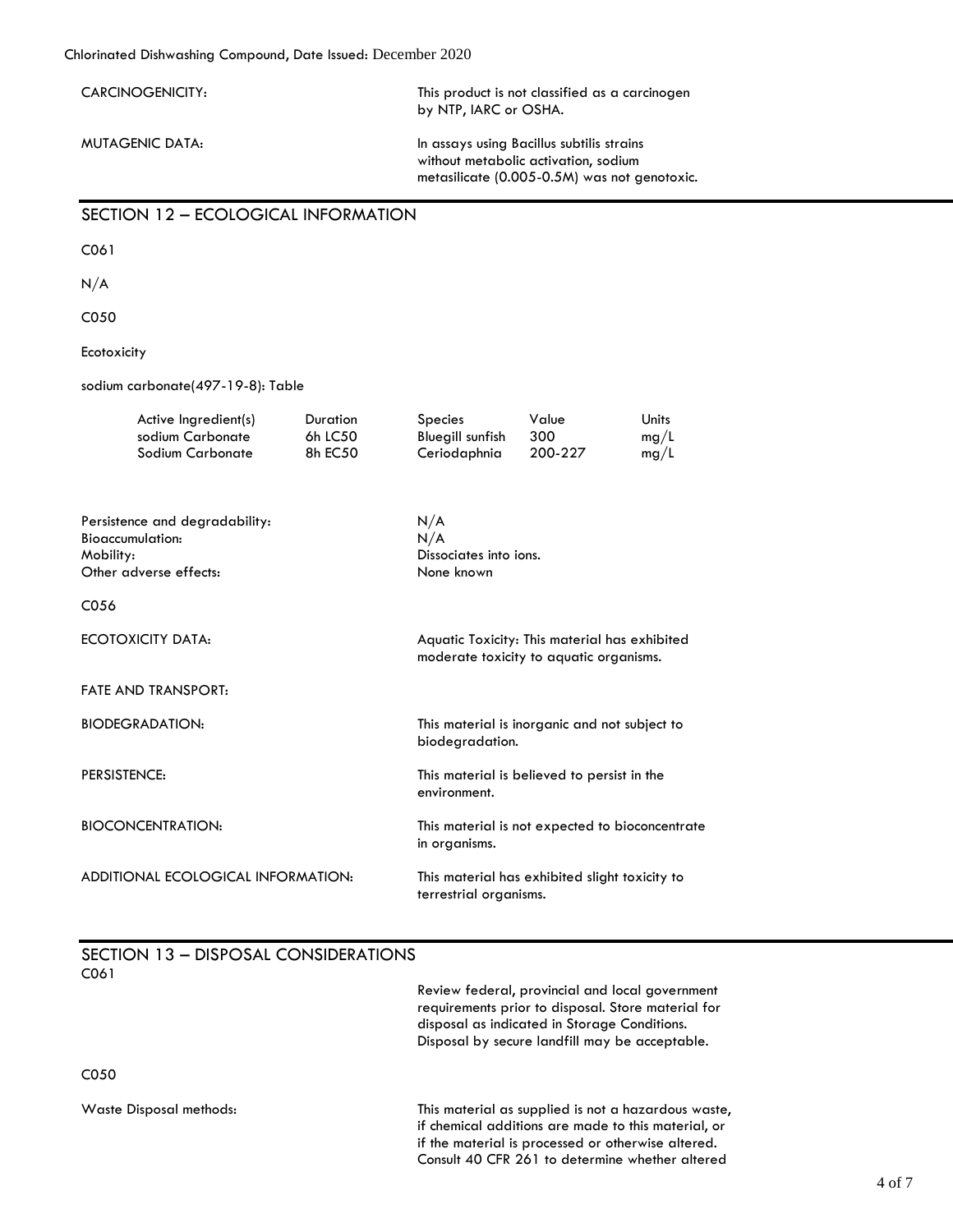material is a hazardous waste. Consult the appropriate state, regional, or local regulations for additional requirements.

| Contaminated packaging: | Where possible recycling is preferred to disposal or |
|-------------------------|------------------------------------------------------|
|                         | incineration. Clean container with water. Dispose of |
|                         | rinse water in accordance with local and national    |
|                         | quidelines.                                          |

C056

Reuse or recycle if possible. Dispose in accordance with all applicable regulations. May be subject to disposal regulations: U.S. EPA 40 CFR 261. Hazardous Waste Number(s): D002 (Corrosive).

# SECTION 14 – TRANSPORT INFORMATION

C061

 U.S. DEPARTMENT OF TRANSPORT (DOT) HAZARDOUS MATERIALS SHIPPING INFORMATION (49 CFR): This chemical is not specifically listed in the U.S. hazardous materials shipping regulations (49 CFR, Table l72-101). However it may be regulated as part of a chemical family or group Not Otherwise Specified (N.O.S.) (cg. mercury- based pesticides). Consult the regulation. NOTE : This information (Docket No. HM-215A) was taken from the U.S. Federal Register, Vol. 59, no. 249 (December 1994) and is effective October l, 1996. U.S. OCCUPATIONAL SAFETY AND HEALTH ADMINISTRATION (OSHA) HAZARD COMMUNICATION STANDARD (29 CFR 1910.1200) OSHA HAZARD COMMUNICATION EVALUATION : C050 Does not meet criteria for hazardous material, as defined by 29 CFR 1910.1200. DOT: TDG: CAQ/IATA: IMDG/IMO: not regulated not regulated not regulated not regulated C056 U.S. DOT 49 CFR 172.101: PROPER SHIPPING NAME: UN NUMBER: UN3262 Corrosive solid, basic, inorganic, n.o.s. (Sodium Metasilicate) HAZARD CLASS: PACKING GROUP: LABELING: REQUIREMENTS DIVISION: 8 11 8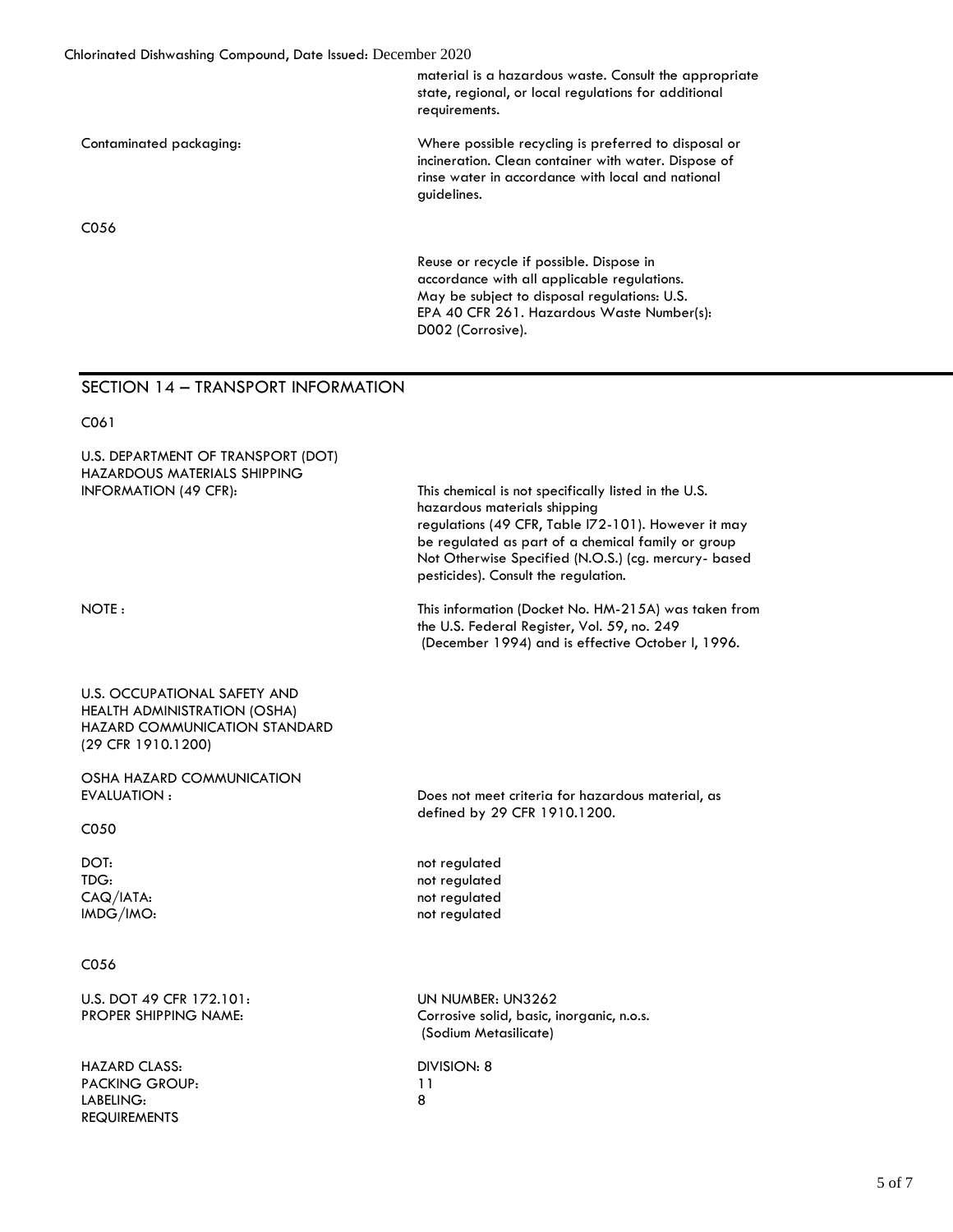# SECTION 15 – REGULATORY INFORMATION

| C061                                                                                                                            |                                                                                                                                                                                                                                                                                                                                                                                                                             |
|---------------------------------------------------------------------------------------------------------------------------------|-----------------------------------------------------------------------------------------------------------------------------------------------------------------------------------------------------------------------------------------------------------------------------------------------------------------------------------------------------------------------------------------------------------------------------|
| Label Hazard Warnings:                                                                                                          | CAUTION! MAY CAUSE IRRITATION TO SKIN, EYES, AND<br>RESPIRATORY TRACT. MAY BE HARMFUL IF SWALLOWED OR<br><b>INHALED.</b>                                                                                                                                                                                                                                                                                                    |
| Label Precautions:                                                                                                              | Keep container closed.<br>Use with adequate ventilation.<br>Avoid breathing the dust.<br>Wash thoroughly after handling.<br>Avoid contact with, eyes, skin and clothing.                                                                                                                                                                                                                                                    |
| Label First Aid:                                                                                                                | If inhaled, remove to fresh air. Get medical attention<br>for any breathing difficulty.<br>In case of contact, immediately flush eyes or skin with<br>plenty of Water for at least 15 minutes. Get medical<br>attention if irritation develops or persist. If<br>swallowed, give large amounts of water to drink.<br>Never give anything by mouth to an unconscious person.<br>Get medical attention.                       |
| C050                                                                                                                            |                                                                                                                                                                                                                                                                                                                                                                                                                             |
| <b>U.S. Federal Regulations</b><br><b>SARA 313:</b>                                                                             | Section 313 of Title III of the Superfund Amendments<br>and Reauthorization Act. of 1986 (SARA). This product<br>does not domain any chemicals which are subject to<br>the reporting requirements of the Act and Title 40<br>of the Code of Federal Regulations, Part 372.                                                                                                                                                  |
| SARA 311/312 Hazard Categories:                                                                                                 |                                                                                                                                                                                                                                                                                                                                                                                                                             |
| Acute Health Hazard:<br>Chronic Health Hazard:<br>Fire Hazard:<br>Sudden Release of pressure Hazard:<br><b>Reactive Hazard:</b> | yes<br>no<br>no<br>no<br>no                                                                                                                                                                                                                                                                                                                                                                                                 |
| <b>CERCLA</b>                                                                                                                   |                                                                                                                                                                                                                                                                                                                                                                                                                             |
|                                                                                                                                 | This material, as supplied, does not contain any<br>substances regulated as hazardous substances under<br>the Comprehensive Environmental Response Compensation<br>and Liability Act. (CERCLA) (40 CFR 302) or the<br>Superfund Amendments and Reauthorization Act. (SARA)<br>(40 CFR 355). There may specific reporting<br>requirements at the local, regional, or state level<br>pertaining to releases of this material. |
| C056                                                                                                                            |                                                                                                                                                                                                                                                                                                                                                                                                                             |
| <b>U.S. REGULATIONS</b>                                                                                                         |                                                                                                                                                                                                                                                                                                                                                                                                                             |
| OSHA REGULATORY STATUS:                                                                                                         | This material is considered hazardous by the<br><b>OSHA Hazard Communication Standard</b><br>(29 CFR 1910 1200)                                                                                                                                                                                                                                                                                                             |
| CERCLA SECTIONS 102a/103:<br><b>HAZARDOUS SUBSTANCES</b><br>(40 CFR 302.4)                                                      | Not regulated.                                                                                                                                                                                                                                                                                                                                                                                                              |
| EPCRA EXTREMELY HAZARDOUS:                                                                                                      | Not regulated                                                                                                                                                                                                                                                                                                                                                                                                               |